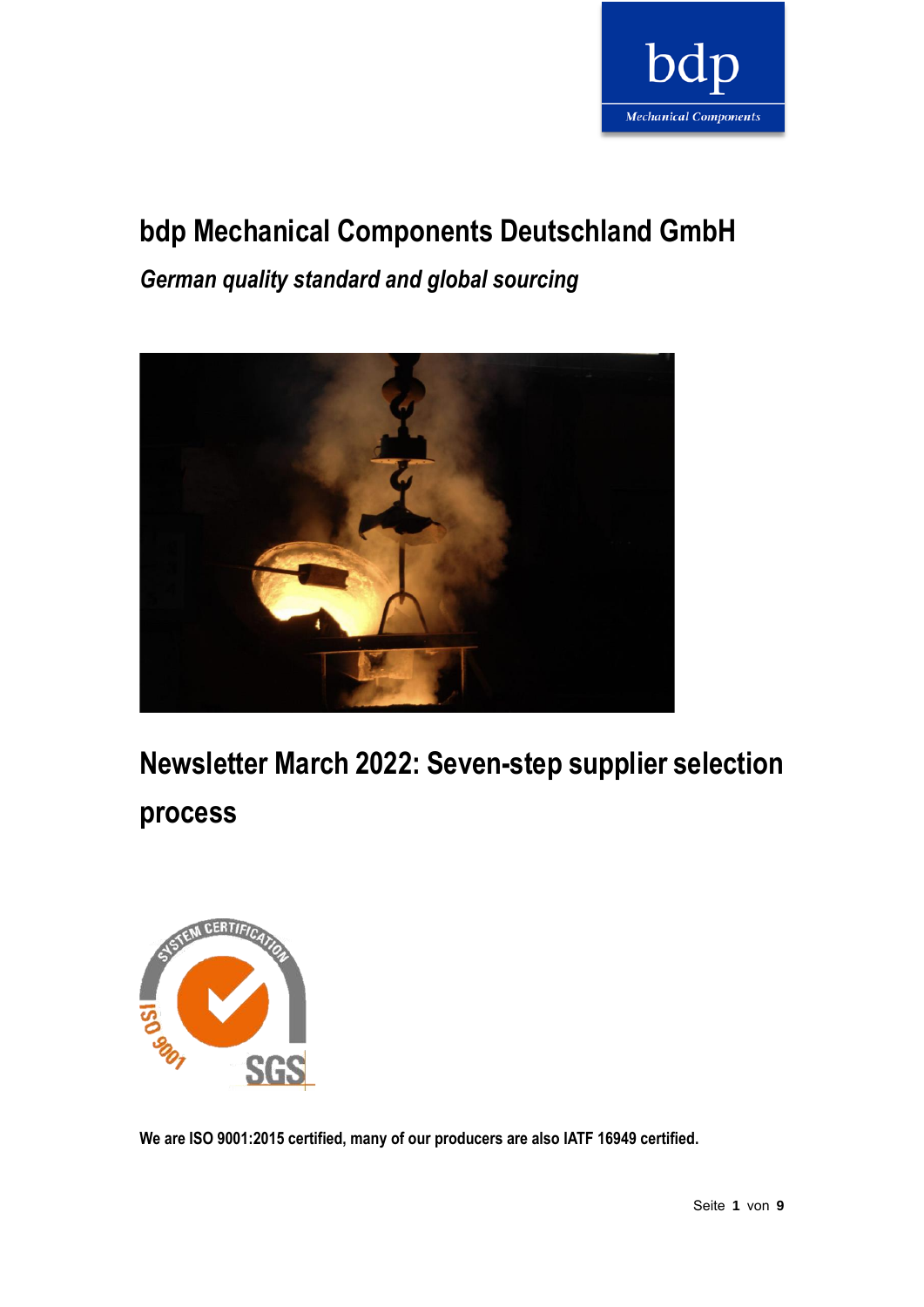

Evaluation, selection and continuous measurement of suppliers belong to the most essential processes performed in organizations today. Traditionally, competitive bidding was the primary method for awarding purchase contracts. In the past, it was sufficient to obtain three bids and award the contract to the supplier offering the lowest price. This approach has changed over the years. Nowadays companies commit major resources to evaluate a supplier's performance and capability across many different areas. The supplier selection process has become so important that teams of cross-functional personnel are often responsible for visiting and evaluating suppliers.

There is no single best way to evaluate and select suppliers. Thus, companies use a variety of different approaches. However, the overall objective should be to reduce purchase risk and maximize overall value to a purchaser. Buyers usually evaluate potential suppliers across multiple categories using their own selection criteria with assigned weights. For example, companies that need consistent delivery performance with a short lead time to support a just-in-time production system might focus on suppliers' scheduling and production systems. A high technology producer will concentrate more on the supplier's process and technological capabilities or commitment to research & development. Distributors or service providers will emphasize a different set of criteria for a selection process. Despite these differences, the seven-step supplier selection process provides a basis for world-class supplier selection.

# **1. Recognize the need for supplier selection**

A need to evaluate suppliers could come from different directions. The most common reasons for supplier evaluation are:

- New product development
- Poor performance of current suppliers
- At the end of the contract
- Insufficient capacity of the current supplier
- Buying new equipment
- Expanding into new markets or product lines
- When consolidating volumes or reducing the size of the supply base

The ideal situation is when instead of reacting to supplier selection needs, we anticipate future purchase requirements and have already begun an initial evaluation of potential sources of supply.

# **2. Identify key sourcing requirements**

Understanding the requirements important to the purchase is a key matter throughout the supplier evaluation and selection process. These requirements are determined by internal or external customers and can differ widely. Different requirements may exist for each evaluation, but there are common categories, such as quality, cost, and delivery performance.

# **3. Determine the sourcing strategy**

There is no single sourcing strategy that can guarantee success for all purchases. The purchasing strategy should be adopted for a particular item, which will impact the approach taken during the supplier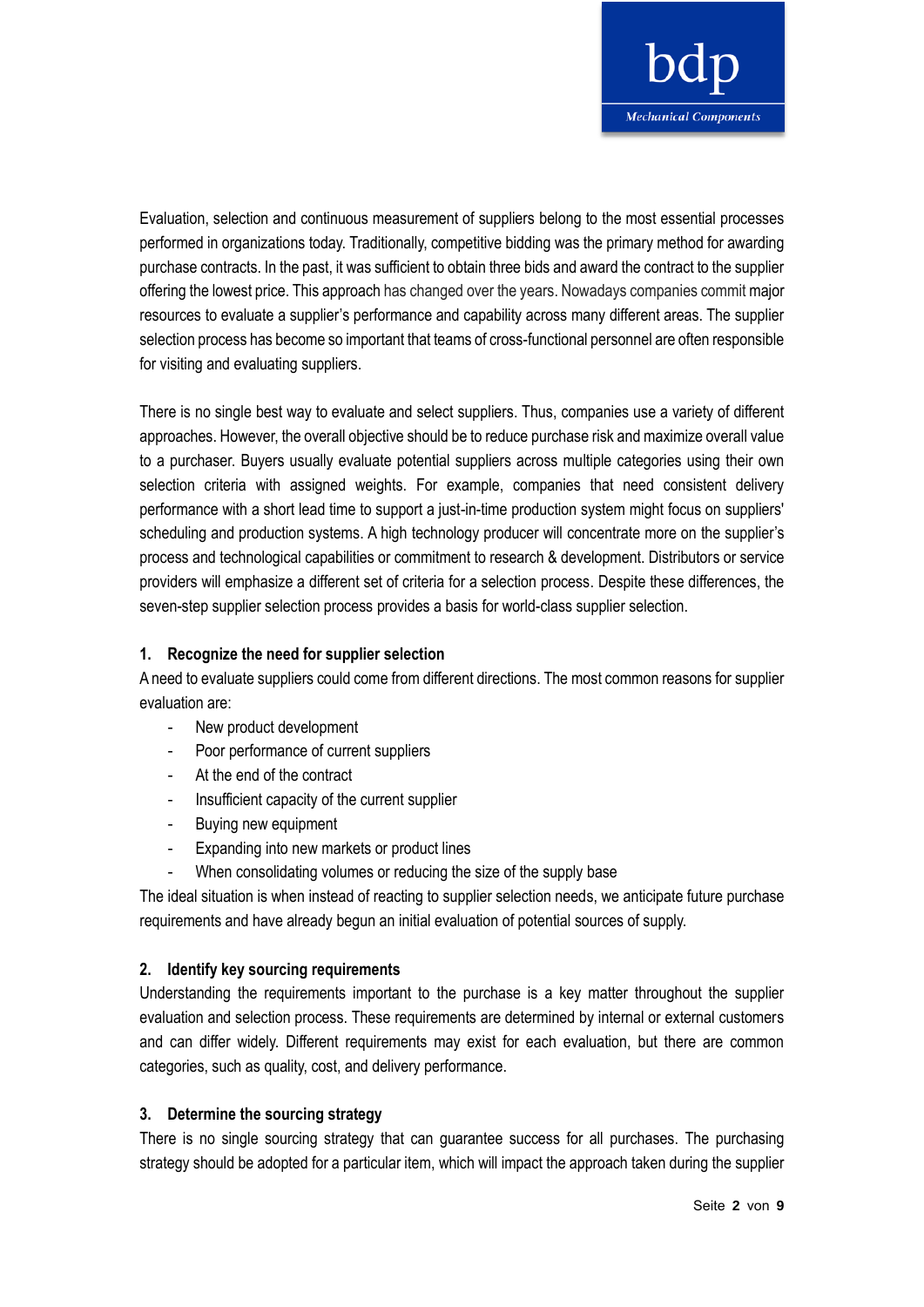

evaluation and selection process. There are many aspects that have to be considered when developing a sourcing strategy, such as market conditions, user preferences and corporate objectives. Strategy directions will significantly influence the supplier selection process, as critical decisions have to be made in the following matters:

- Single vs. multiple sourcing
- Large or small supplier
- Manufacturer vs. distributor
- Short-term vs. long-term purchase contract
- Selecting suppliers that provide design support vs. those that lack design capability
- Domestic vs. foreign suppliers

#### **4. Identify potential supply sources**

There are many sources of information that we can use to identify potential suppliers. First, we can start by reviewing the existing supply base and checking the possibilities of allocating a new business to our current supplier. The advantage of this approach is that we can do business with familiar suppliers. This would need less time and resources than proceeding with evaluating of completely new sources of supply. In addition, it is an attractive option if there is a supplier with "preferred" status in the current supplier database, which means they consistently achieve or exceed required performance and service. On the other hand, although probably more accessible and faster, using existing suppliers may not always be the best solution. With this approach, we can also lose a lot of opportunities. For this reason, most organizations are continuously seeking new sources of supply and are expanding this search to include suppliers from all over the world.

Other vital sources which can be used when we look for new suppliers include:

- Sales representatives information received from sales and marketing representatives of potential suppliers shall be filed regularly, as it might be helpful for future reference;
- Information databases there are companies that maintain databases of suppliers capable of serving specific industries or product lines. One example is the EMIS database (https://www.emis.com/).
- Experience Sourcing and purchasing experts usually have strong knowledge about potential suppliers built up over the years.
- Trade journals and magazines most industries have a group or council that publishes on regular basis information about market trends and also provides an overview of different companies.
- Trade shows and exhibitions an effective way to gain exposure to a large number of suppliers at one time and an excellent opportunity to initiate contact between buyers and sellers
- Internet search beneficial to locate potential sources that might qualify for further evaluation. Using social media such as LinkedIn becomes more and more popular to initiate contact with potential business partners.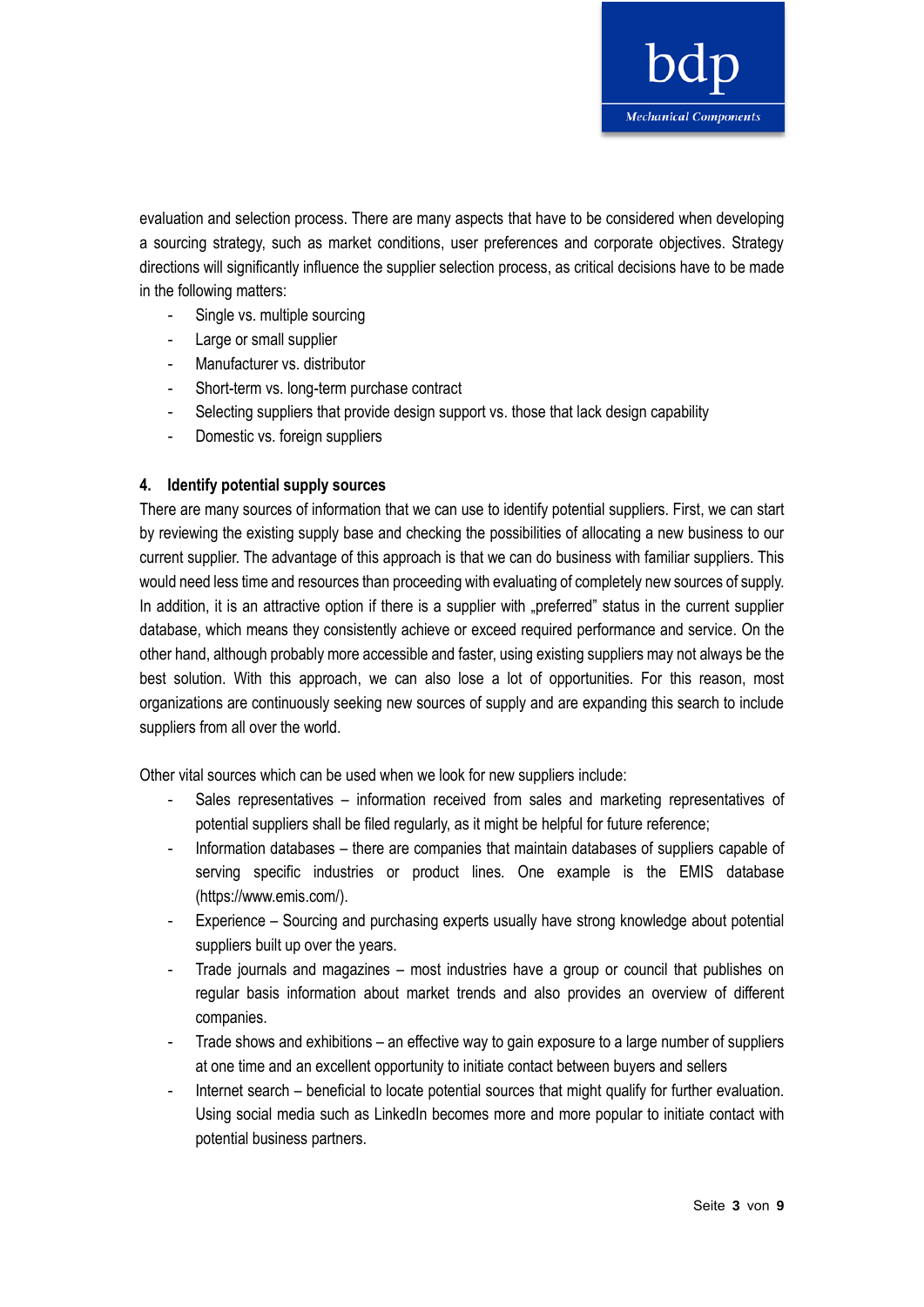

Once we collect information about potential supply sources, we need to sift through them and consolidate to eliminate suppliers that do not fit buyer expectations. Depending on the number of suppliers in the loop and obtained information, it might be a monumental task.

## **5. Narrow selection of potential suppliers**

After identifying all potential suppliers with widely different performance capabilities, it is time to perform a first cut or preliminary evaluation to narrow the list before conducting any in-depth formal evaluation. Here are some useful criteria:

- Financial risk analysis poor financial conditions can indicate serious problems. Although a deeper analysis should be performed during final supplier evaluation, during this phase we should try to feel the overall financial health of the supplier. We can consult external sources of information, such as Dun & Bradstreet (D&B) reports supporting evaluation.
- Evaluation of information provided by the supplier asking suppliers to fill in a preliminary survey is a common way to obtain more specific information. We can screen each supplier and determine if our requirement appears to match the supplier's capabilities. For example, we can ask the supplier for a detailed cost breakdown of their quoted price (including labor, materials, overhead, and profit), process technology, market share data, quality performance, or any other area critical to the purchase decision.

# **6. Determine methods of supplier evaluation and selection**

After the initial cut, suppliers that do not have any capability to demand shall be eliminated. Now the focus is how to evaluate the remaining suppliers, which may appear to be equally qualified. The most important step in this phase is to conduct a supplier visit that provides the most complete way to ensure an accurate assessment of the supplier. It's good when we can involve in such a visit a cross-functional team, so each team member contributes unique insight into the overall supplier evaluation. Members may have expertise in quality, engineering capabilities or manufacturing techniques and they may be qualified to assess suppliers in these areas. However, such site visits are expensive and, commonly, it's under purchasing expert's responsibility to travel and collect all necessary information. Most evaluations rate suppliers on three primary criteria: cost, quality and delivery terms. Generally, they are the most obvious areas that affect the purchaser. However, for critical items more detailed evaluation study is required. Suppliers visits are a great opportunity to go in-depth and also assess: management capability, total quality management, technical capability, operations and scheduling capability, financial strength, personal relations, e-system capabilities, efficiency of the equipment, ISO certifications, quality control philosophy, environmental practices, names and contact information of key-decision makers (may be helpful in the later stages of the selection process). During gathering the information, the buyer needs to be sensitive to the supplier's limitations on restricted information.

#### **7. Select a supplier and reach an agreement**

The final step of the evaluation and selection process is selecting the supplier and reaching a contractual agreement. Depending on the product purchased, we can sign a basic purchase contract or more complex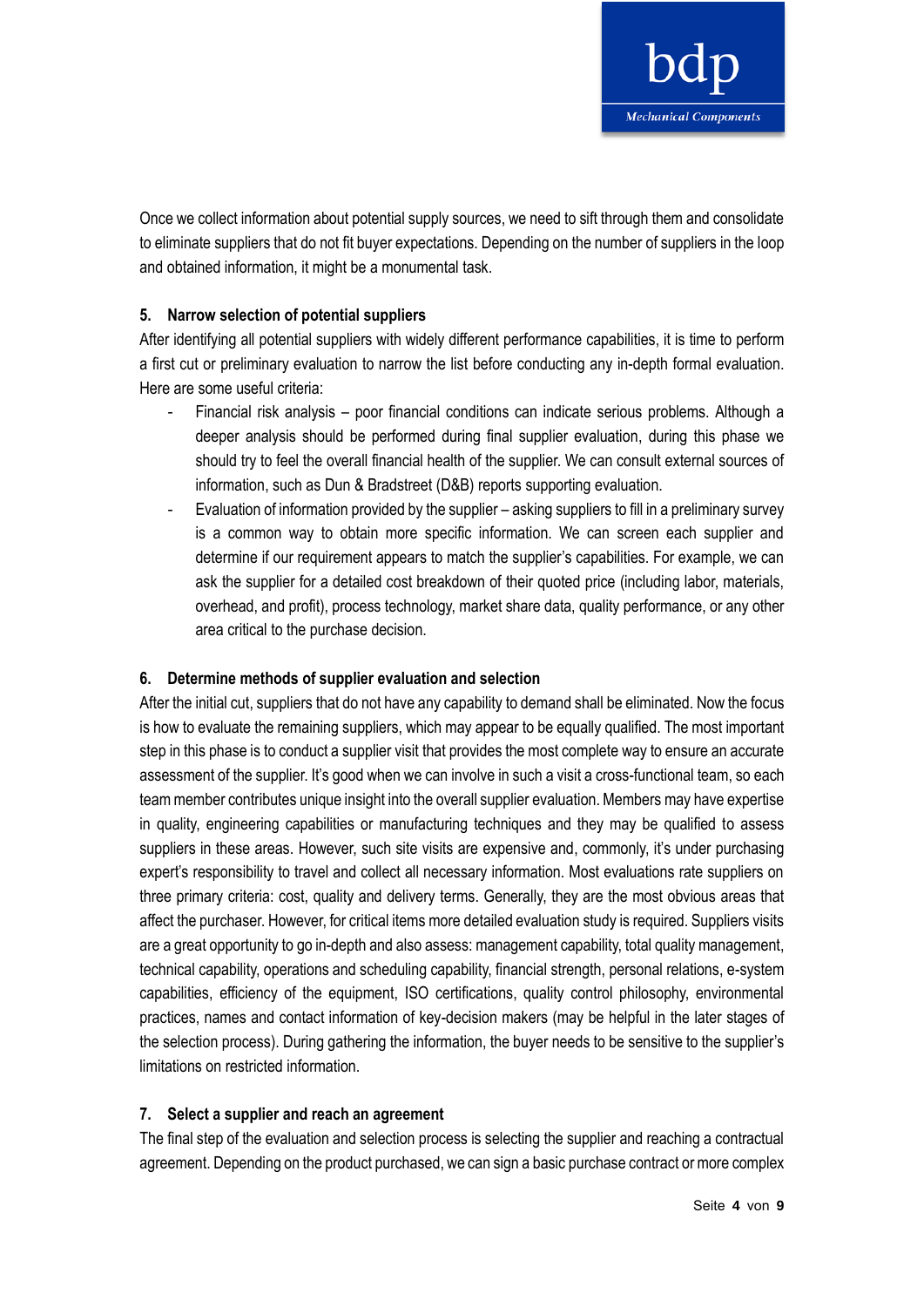

agreement, which will require conducting detailed negotiations to agree upon the specific details of a purchase agreement.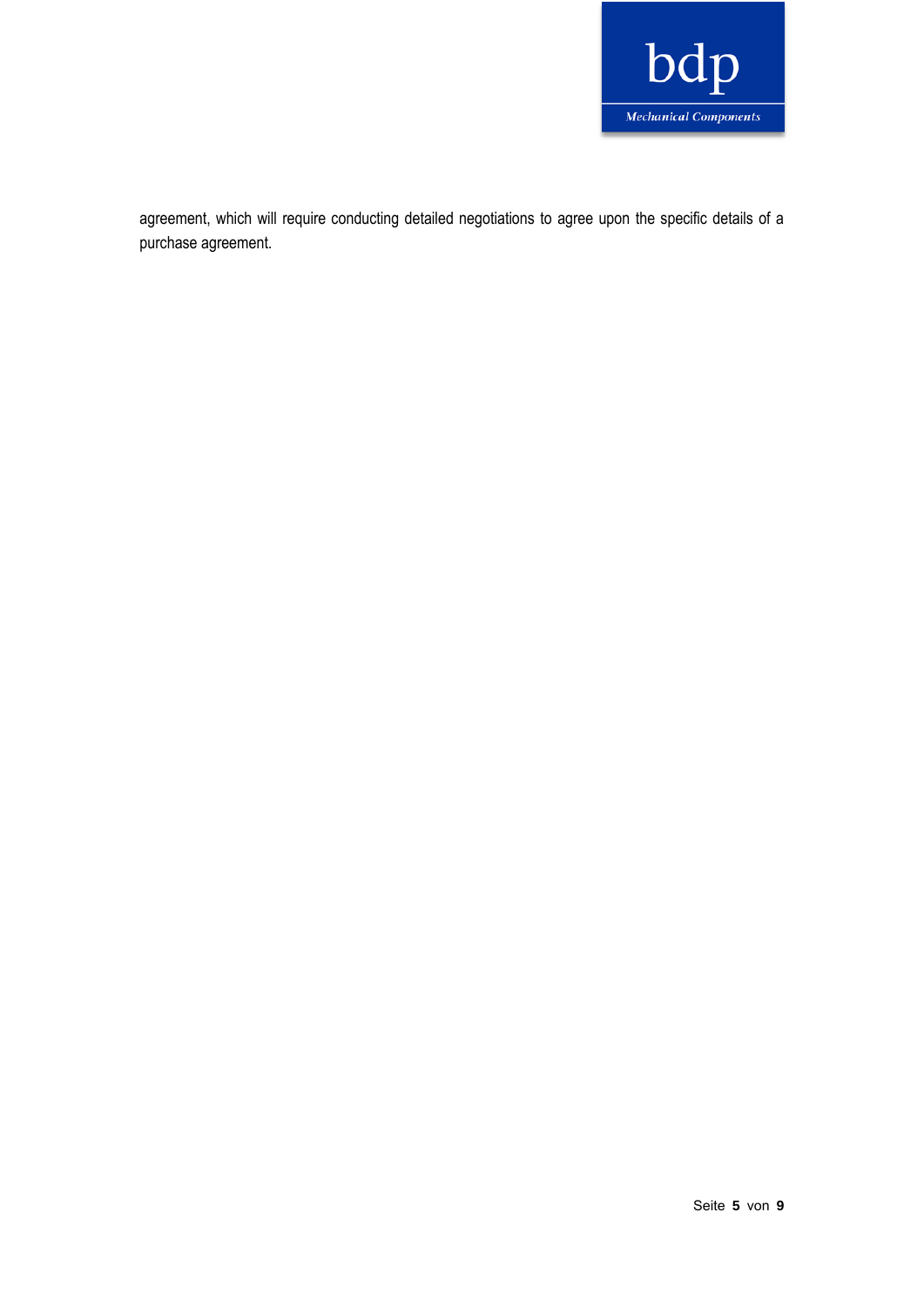

**Text**



#### **Magdalena Cebo**

# **Purchasing Manager, bdp Mechanical Components Poland**

Mrs. Cebo holds a master's degree in Management. She has been working in a multicultural environment in Poland and abroad and has seven years of sourcing and purchasing experience in various industries. At bdp MC she is responsible for sourcing and purchasing activities in Eastern Europe, such as cost analysis, business negotiations, producer management, and development, mainly in casting, forging, and machining.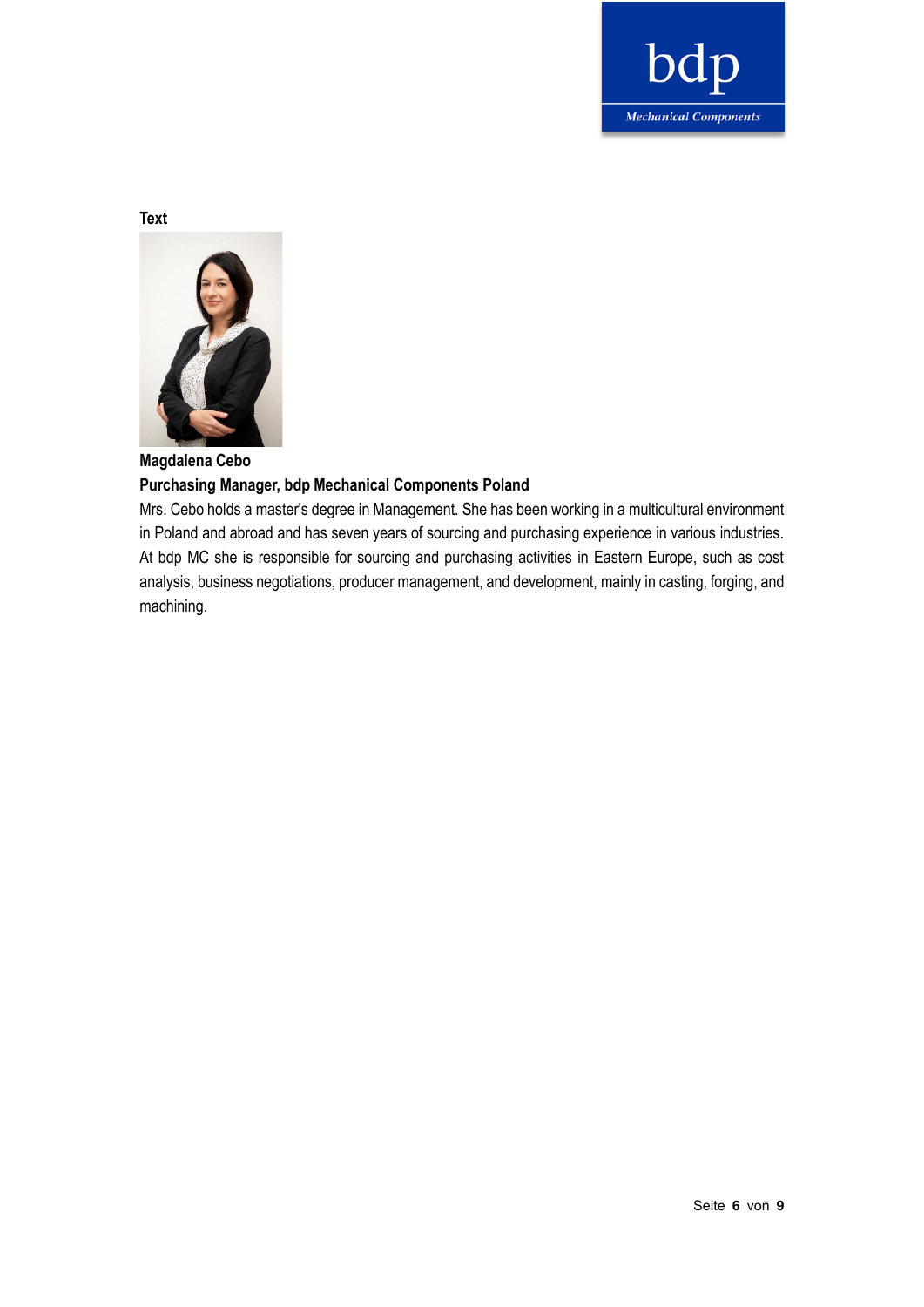

#### **About bdp Mechanical Components**

Founded in 1982, today's bdp Mechanical Components is headquartered in Berlin and has 14 other offices in Germany, China, Poland, Spain, Bulgaria, and Switzerland. bdp Mechanical Components is a specialized provider in the field of international sourcing of castings and forgings for customers who do not have a detailed overview of the most suitable suppliers for their products, especially in Asia (China), Turkey and Eastern Europe. And of course, also for customers who cannot accompany corresponding project start-ups closely on site with the suppliers and monitor the ongoing production.

For more professional advice, please follow us on WeChat: public number bdp-Group-1992, or scan the QR code below to follow us.



All rights to this text belong to bdp Mechanical Components Deutschland GmbH. Written permission from bdp MC is required for reproduction or distribution in public. Thank you for your cooperation.

#### **Headquarter**

Berlin bdp Mechanical Components Deutschland GmbH Danziger Straße 64 10435 Berlin Postal code: 10435 Tel.: +49 (0) 30 4433 610 Fax: +49 (0) 30 4433 6154 info@bdp-mc.com [www.bdp-mc.com](http://www.bdp-mc.com/)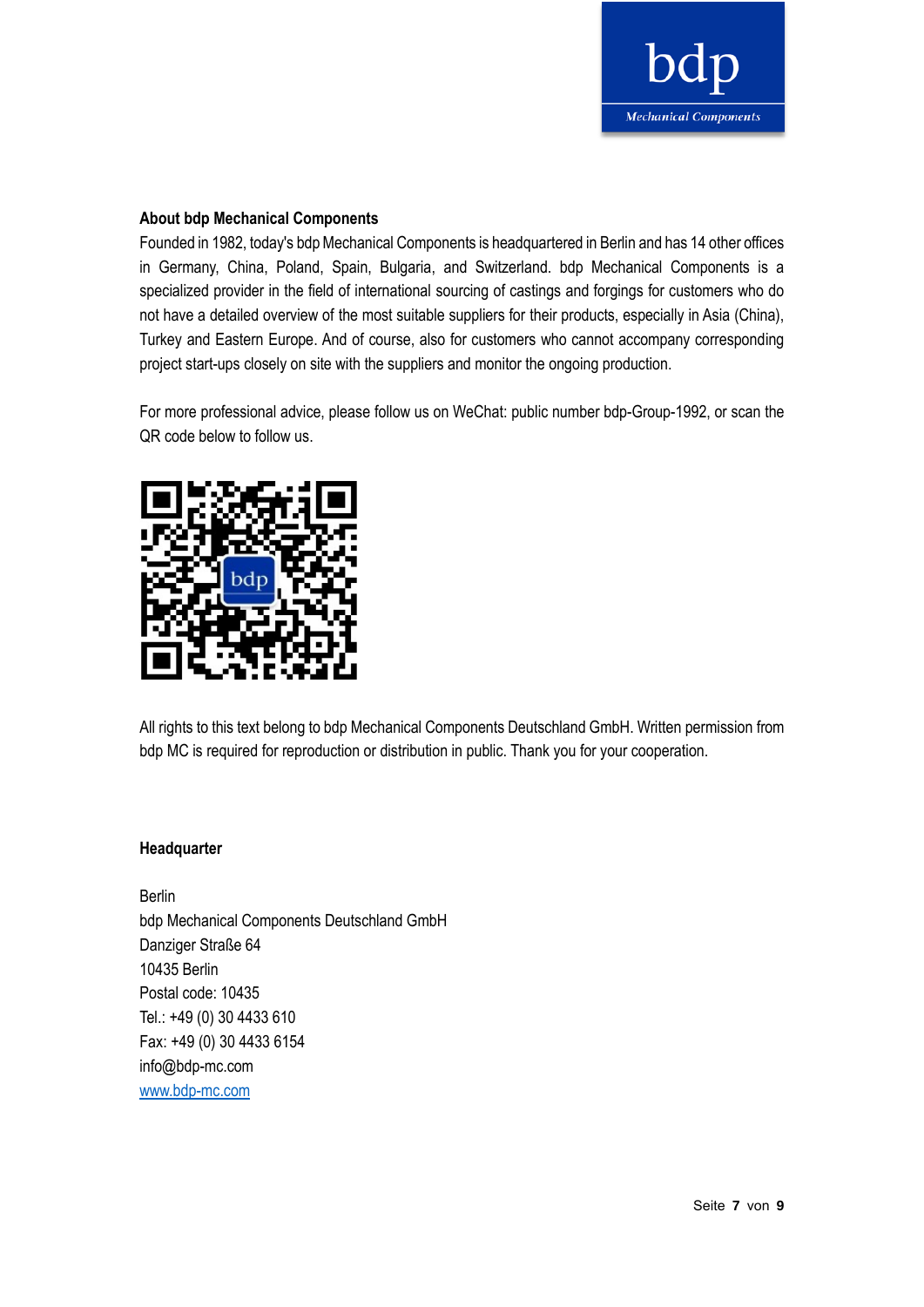

# **Sourcing center**

Shanghai bdp Mechanical Components (Shanghai) Co., Ltd. Room 759, Building 3, German Center, No. 88 Keyuan Rd. Pudong, Shanghai, China Postal code: 201203 Tel.: +86 (0) 21 6878 0138 Fax: +86 (0) 21 6878 2638 info@bdp-mc.com [www.bdp-mc.com](http://www.bdp-mc.com/)

#### Qingdao

bdp Mechanical Components (Shanghai) Co., Ltd., Qingdao Büro Room 27A, 27th Floor, Building C. JINDU Garden. No.37 Donghai West Road, Qingdao, China Postal code: 266071 Tel.: 86 (0) 532 - 6675 9663 info@bdp-mc.com [www.bdp-mc.com](http://www.bdp-mc.com/)

#### **Tianjin**

bdp Mechanical Components (Shanghai) Co., Ltd., Tianjin Büro Room K, 20th Floor, Teda Building No. 256 Jiefang South Road, Hexi District, Tianjin, China Postal code: 300042 Tel.: +86 (0) 22 – 5995 9243 Fax: +86 (0) 22 – 5995 9243 805 info@bdp-mc.com [www.bdp-mc.com](http://www.bdp-mc.com/)

#### Warsaw

bdp Mechanical Components Warsaw Ul. Klarysewska 50 02-926 Warszawa Tel: +48 (0) 513 0305 06 info@bdp-mc.com [www.bdp-mc.com](http://www.bdp-mc.com/)

#### Sofia

bdp Mechanical Components Bulgaria Bratja Miladinovi Str. 16, Etage 2, Büro 3 1301 Sofia, Bulgaria